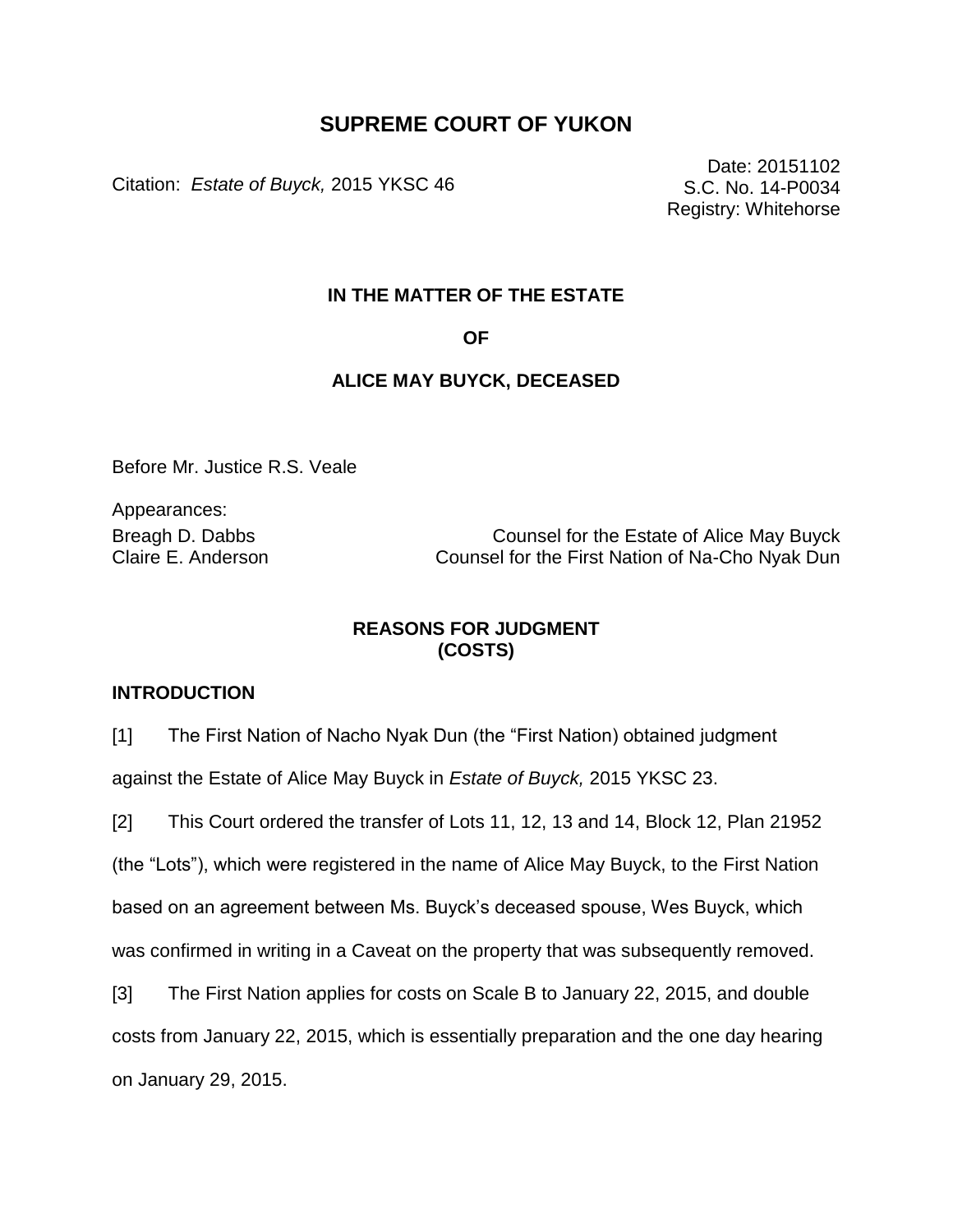## **BACKGROUND**

- [4] The facts found by this Court at trial are:
	- 1) There is no written agreement between Wes Buyck, Alice Buyck and Na-Cho Nyak Dun relating to the construction of the house and the transfer of the Lots to the Na-Cho Nyak Dun in exchange for life estates for Wes and Alice Buyck and the right to occupy the house.
	- 2) There is evidence of an Agreement based upon the signed Transfer of the Lots by Wes Buyck to Na-Cho Nyak Dun dated August 6, 1992.
	- 3) The Caveat provides sworn evidence that there was an Agreement made on or about August 2, 1992, "whereby Nacho Nyak Dun agreed to construct a house on [the lands] and grant Wesley Buyck and Alice Buyck a life estate in the lands and premises and the right to occupy the house in return for a transfer of the title to the lands to Nacho Nyak Dun …".
	- 4) Na-Cho Nyak Dun constructed the house on the Lots in the spring and summer of 1993 and Alice Buyck resided there until she passed away on April 2, 2014. She paid the property taxes and generally maintained the house.
	- 5) Na-Cho Nyak Dun included the Lots in their Final Agreement dated May 29, 1993, as Settlement Land, conditional upon transfer of the Lots to the First Nation by February 14, 1995.
	- 6) The first written confirmation of Na-Cho Nyak Dun that Alice Buyck did not wish to transfer all four Lots but only the lot or lots on which the house was situated was made by letter dated February 10, 1995.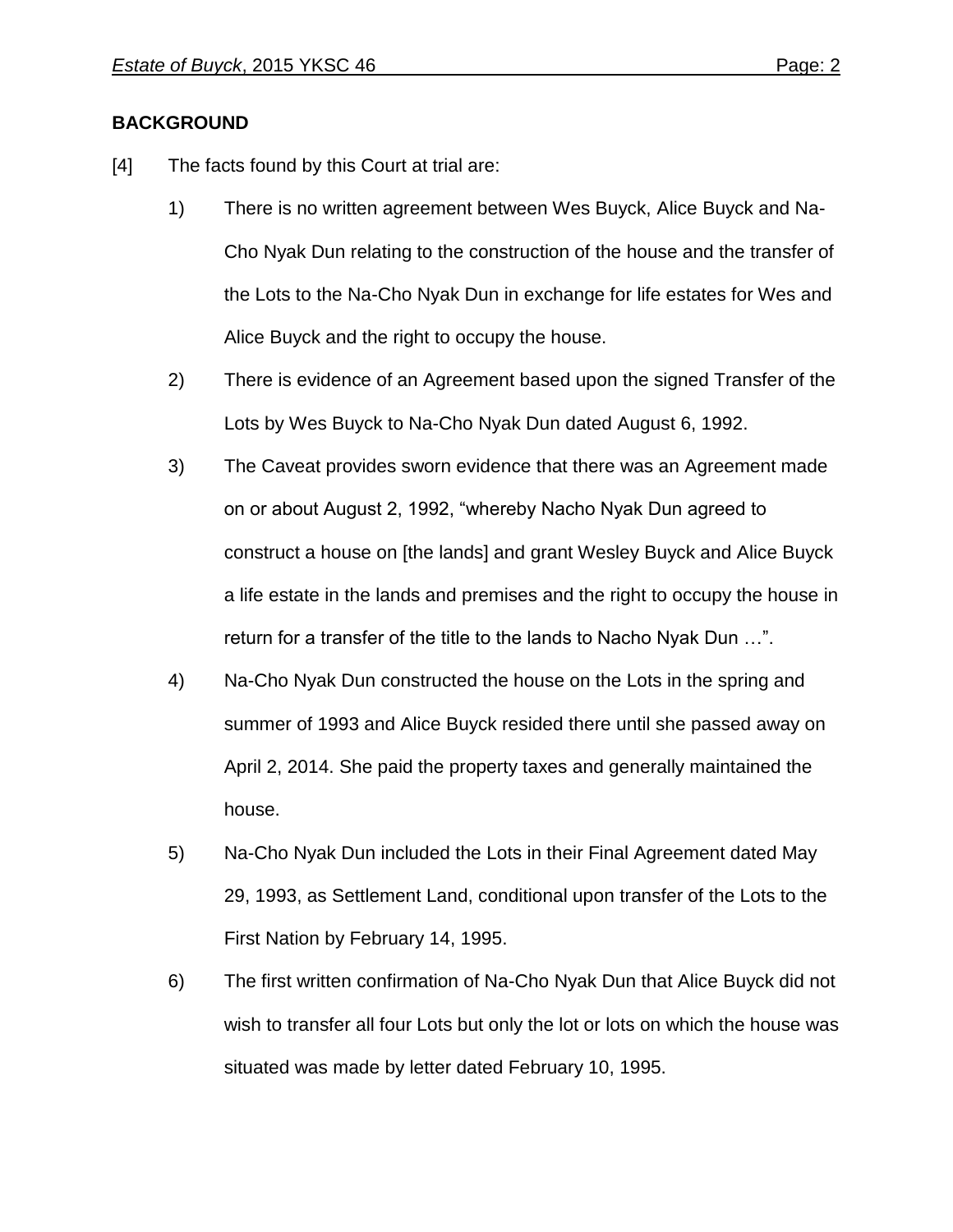- 7) The First Nation did not accept the offer of Alice Buyck to transfer the house and lot or lots upon which the house was situated or pay for the legal survey.
- 8) There is no evidence by way of a legal survey to indicate the location of the house on the Lots.
- [5] The First Nation served an offer to settle pursuant to Rule 39(27) on January 22,

2015, which offered the Estate the vacant lot or lots in exchange for a transfer of the lot

or lots on which the house was situated. As the judgment ordered the transfer of all four

lots, and the Estate's claim was dismissed, the question is whether the formal offer to

settle complied with Rule 39 and specifically the timing requirement in Rule 39(7).

# **ANALYSIS**

[6] The relevant parts of Rule 39 are as follows:

**Time for making offer** 

(6) An offer to settle may be delivered at any time before the trial commences.

(7) If an offer is delivered less than 7 days before the trial commences, subrules (24) to (31) do not apply but the court may, in exercising its discretion as to costs, consider the offer and the date that it was delivered.

…

…

## **Consequences of failure to accept defendant's offer for non-monetary relief**

(27) If the defendant has made an offer to settle a claim for non-monetary relief and the offer has not expired or been withdrawn or been accepted,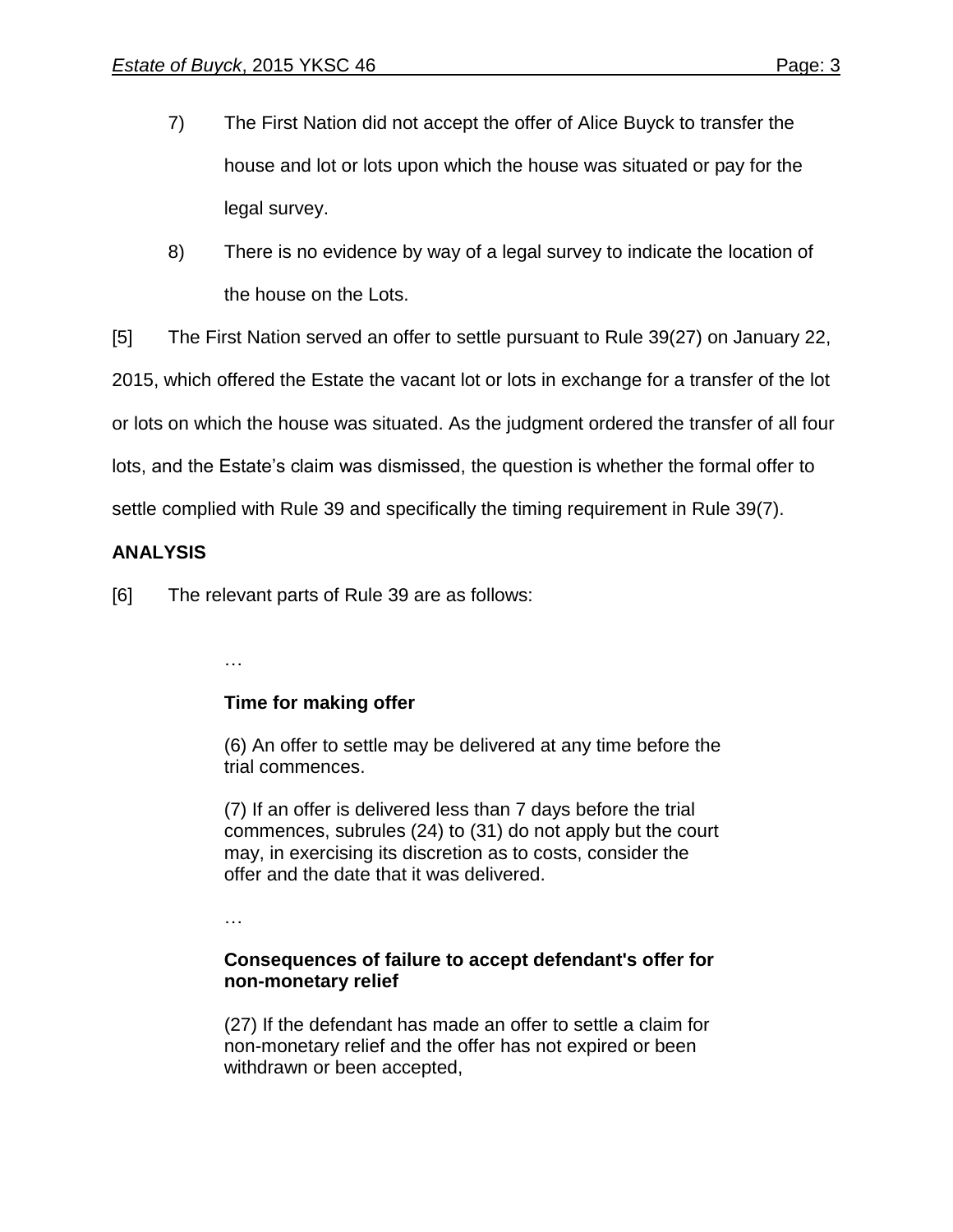(a) if the plaintiff obtains a judgment as favourable as, or less favourable than, the terms of the offer to settle, the plaintiff is entitled to costs assessed to the date the offer was delivered and the defendant is entitled to costs assessed from that date, or (b) if the plaintiff's claim is dismissed, the defendant is entitled to costs assessed to the date the offer was delivered and to double costs assessed from that date.

[7] The normal costs Rule is:

### **Cost to follow event**

60(9) Subject to subrule (12), costs of and incidental to a proceeding shall follow the event unless the court otherwise orders.

[8] The *Interpretation Act*, R.S.Y. 2002, c. 125, states:

s. 18 In an enactment,

…

(k) when a number of days not expressed to be "clear days" is prescribed, it shall be reckoned exclusively of the first day and inclusively of the last, but when the days are expressed to be "clear days" or when the term "at least" is used, both the first day and the last shall be excluded; …

[9] I am satisfied that the "7 days" referred to in Rule 39(7) are not "clear days".

Thus, the calculation of the number of days excludes the first day, i.e. January 22, 2015,

the date of service of the formal offer and includes the last day, i.e. the day before the

hearing on January 29, 2015.

[10] There is no doubt that if the formal offer is delivered 7 days before the trial

commences, Ruled 39(27)(b) is a complete code and mandatory, and double costs

must be awarded from the date of the offer. See *Steinhagen v. Steinhagen*, 2004 YKSC

55, *Graham v. Graham*, 2005 BCCA 278 and *P.B. v. R.J.P.,* 2008 YKSC 9.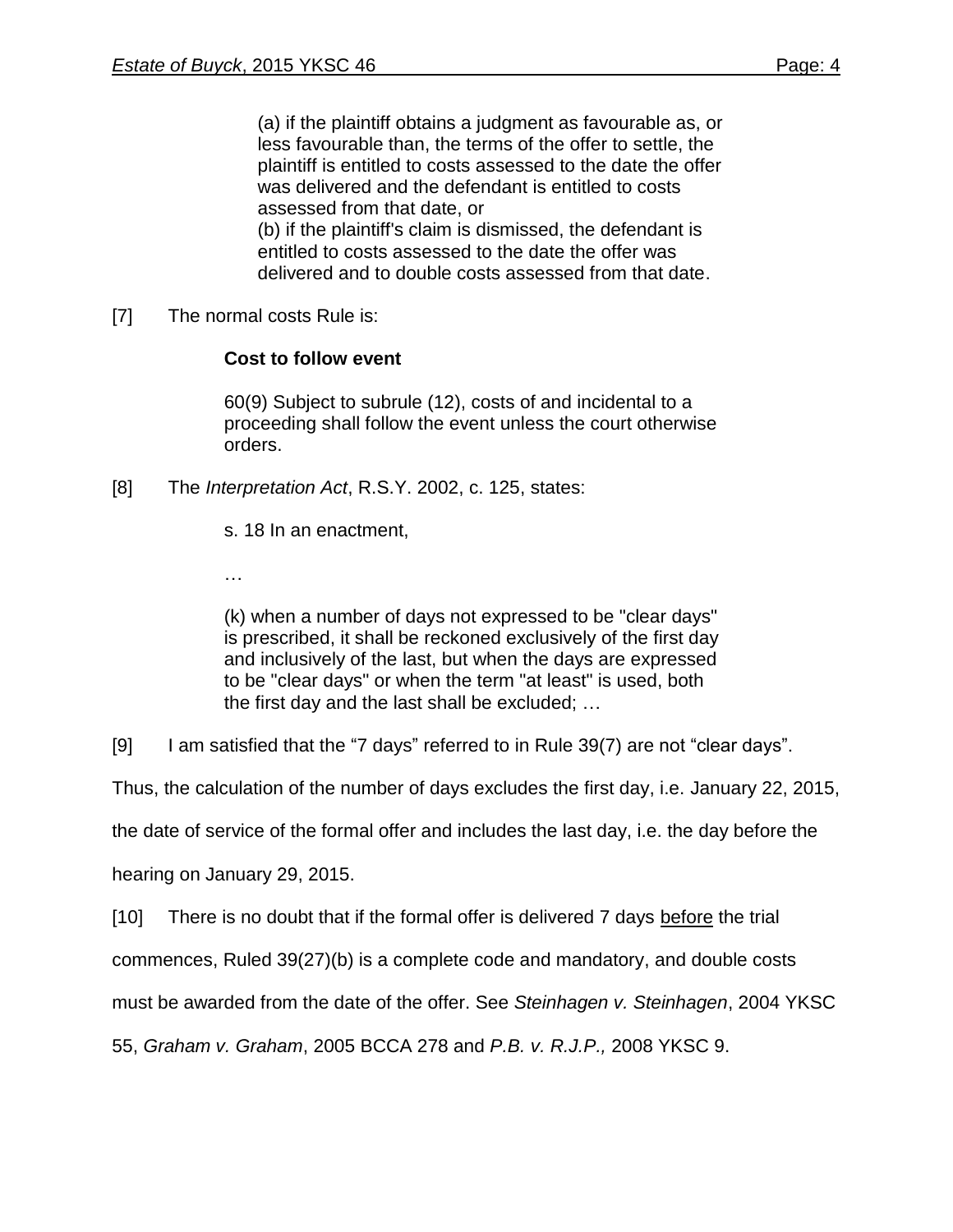[11] In the case at bar, the formal offer was delivered 6 days before the trial and the mandatory double costs in Rule 39(27)(b) does not apply. However, the Court may still, in exercising its discretion, consider the offer and the date that it was delivered. This means that the First Nation does not have an automatic right to double costs, but the Court has discretion to award double costs as well as the general discretion under Rule 60(9) that costs follow the event "unless the court orders otherwise". In other words, as stated in *British Columbia (Minister of Water, Land and Air Protection) v. British Columbia (Information and Privacy Commission),* 2005 BCCA 368, at para. 8, "… the overarching question is still whether the normal rule is unsuitable on the facts of this case. …" I interpret the "normal rule" to be Rule 60(9).

[12] I conclude that each party should bear their own costs for the following reasons:

- a) In this estate matter, the executor must be given some latitude in assessing a factual situation some 20 years ago without explicit written confirmation which only became available to the estate in December 2014;
- b) The First Nation did not pursue its claim diligently for 20 years and returned the partially executed transfer to the executor of the estate of Wes Buyck;
- c) While the *Heath v. Darcus* (1992), 84 D.L.R. (4th) 694 (B.C.C.A.), precedent finally determined the dispute, it was not a foregone conclusion;
- d) The formal offer of settlement had the uncertainty that the Estate did not have a survey to make it clear how many lots, if any, were vacant. In other words, the benefit of receiving the vacant lots was uncertain at best;